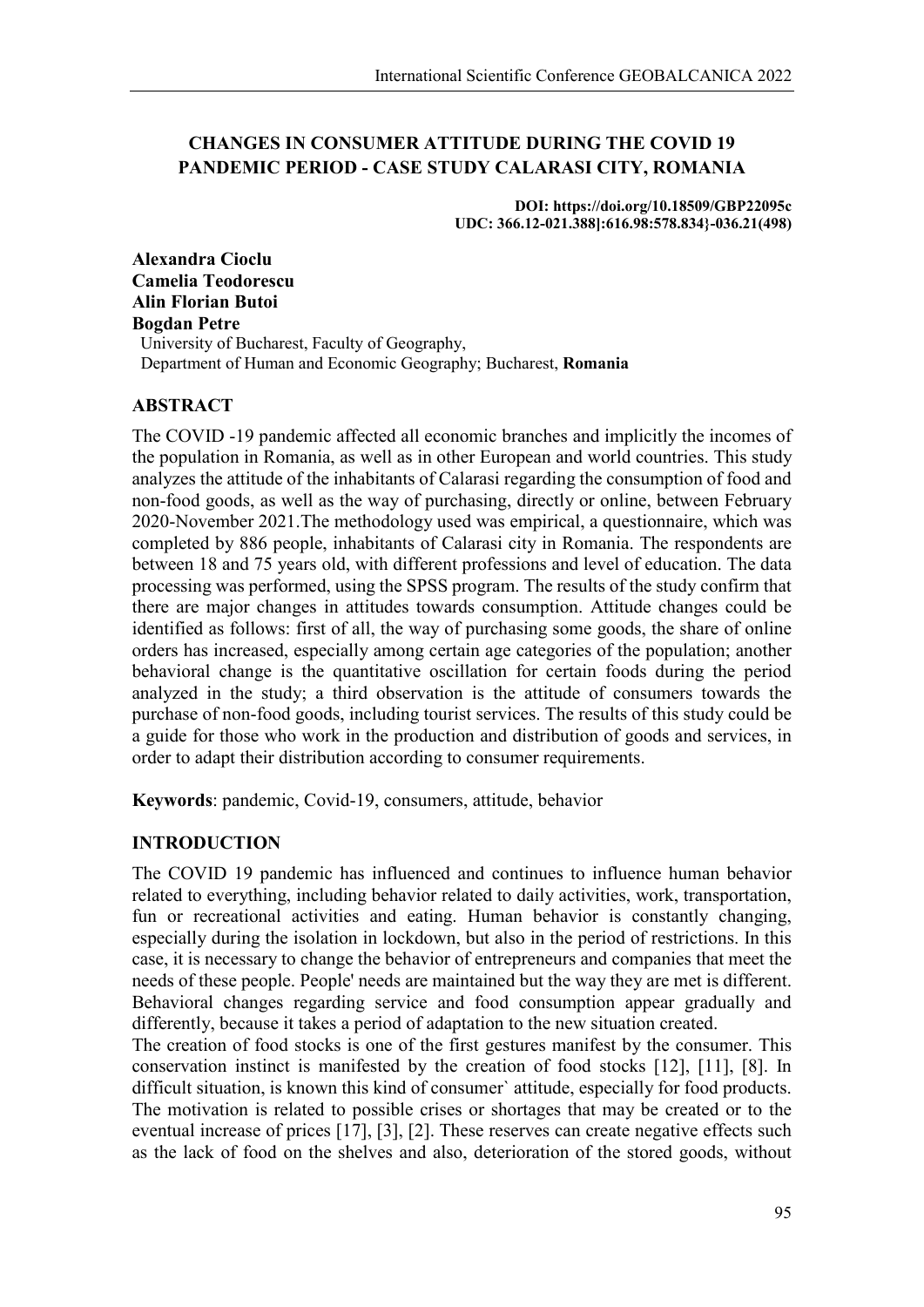being consumed by those who bought them. At the same time, the expenses of those who buy them are quite high at that time [13]. Not only food is purchased but also devices in which food products can be stored. This certainly influence the amount spent on making food reserves. This behavior is supported by a variety of reasons, including psychological  $[11]$ ,  $[5]$ .

# **METODOLOGY**

The data collection was done by applying a questionnaire in Calarasi, in two stages. A first questionnaire was applied during the beginning of COVID 19 pandemic (March 18- 20, 2020).

The second questionnaire was applied more than a year and a half after the outbreak of the pandemic with COVID 19 (November 20-22, 2021).

These two questionnaires followed the behavioral changes of the population from this port city on Danube regarding:

- the consumption of food products, stockpiling of food and non-food goods and consumption of services;
- the way of purchase, directly or online;
- the percentage of purchasing products and services online compared to physical purchases, depending on the age and education of the consumer.

The choice of analyzing the behavior of the population in Calarasi city was influenced by several factors: a first factor can be considered local conservatism. Here, the life of each person is organized according to community` principles. People are a little bit influenced by the attitude of external life. There are connections with the big cities that include Bucharest (the capital city) and with rural environment, but this influence cannot be considered a determining factor in the daily life of inhabitants; another important factor is the power of influence among community members. There are opinion leaders in these local communities. Among them may be teachers, priests or elected leaders of the local administration (mayor).

#### **RESULTS**

In analyzing the results for each questionnaire applied, the situation seems to be different. Thus, from the first analysis, based on the questionnaire applied in the beginning of COVID 19 pandemic, the population` behavior is based on the creation of food reserves and less on non-food products. This is the first contact with this virus, and the measures announced by authorities have created a slight panic, manifested by food insecurity for the future and also, fear of illness due to contamination (the methods of disease` transmission are not known). This is exactly what made most of them to have a clear tendency to isolate themselves, after had made a sufficient food supply for a period of at least 2 weeks or more.

After analyzing the results of the questionnaire, it is considered that the virus is contagious, and isolation is a way to reduce the chances of infection, but the creation of food stocks is a justification to avoid the risk of running out of food or having to buy at higher prices. Isolation "until this problem is solved" seems to be the justification of each respondent who resorted to this behavioral method, based on the creation of food reserves. The answers obtained to questions related to creation of food stocks and possible duration of these purchased goods - "At the time of announcing lockdown for how many days did you buy food supply?" and "What is the reason for creating food and non-food stocks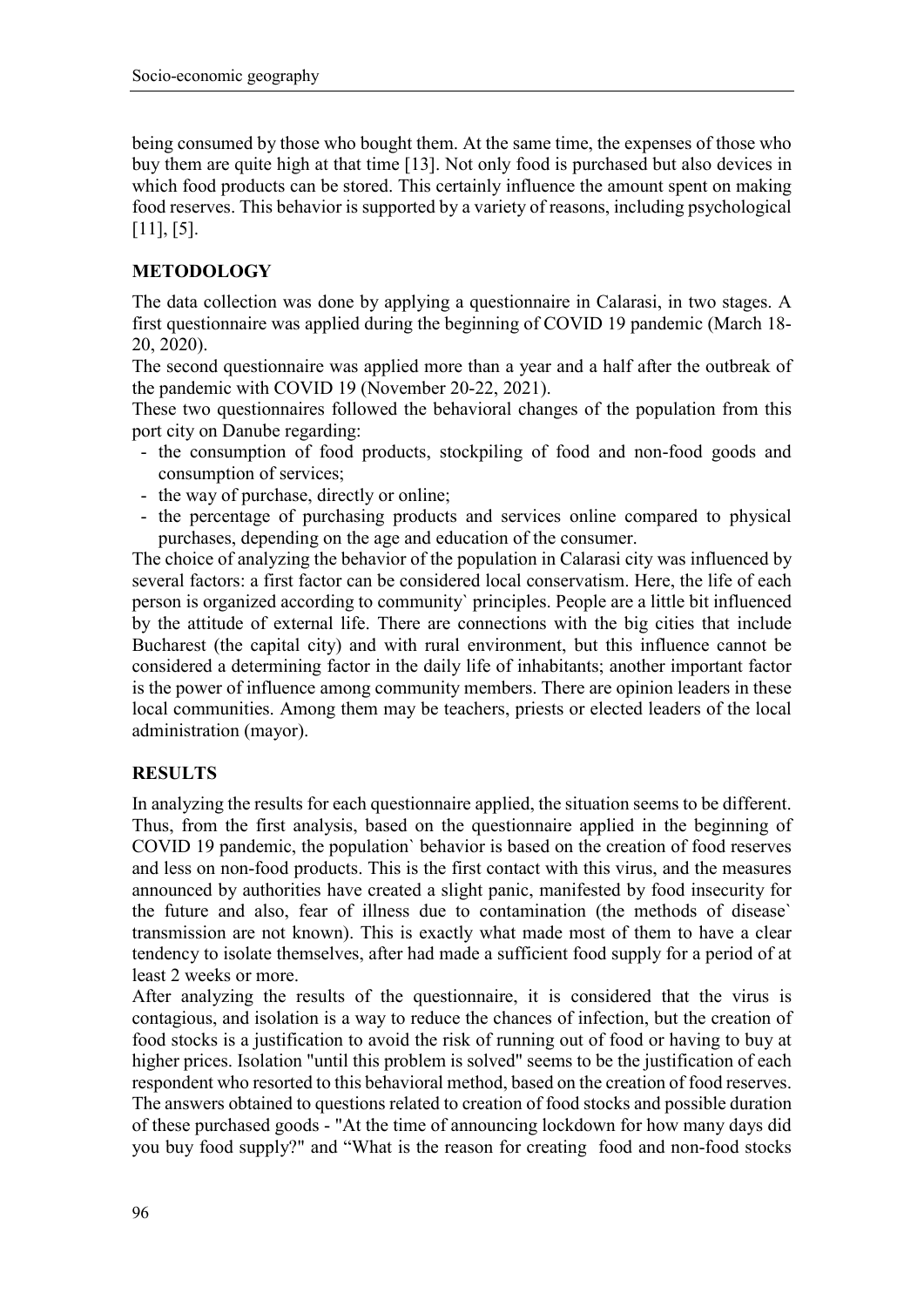during COVID 19 pandemic?" confirms the fear of food shortages or rising prices (Table 1 and Fig. 1).

Another reason for food stocks is the fear of rising food prices. Among those interviewed, 32% considered that the price of food will increase and purchasing power is limited, thus are created difficult situations, based on the lack of opportunity to purchase the necessities of daily life (Table 1).

**Table 1**. The reason for creating reserves of goods and the average reserves` duration created by the population of Calarasi city, in the beginning of COVID 19 pandemic

| The results of questionnaire applied between March 18-20, 2020  |                                                                        |  |  |
|-----------------------------------------------------------------|------------------------------------------------------------------------|--|--|
| The reason for creating food and non-food reserves              | The behavioral effects                                                 |  |  |
| Fear of running out of food;                                    | Emptying stores and lack of<br>products on the shelf;                  |  |  |
| Risk of contamination with COVID 19;                            |                                                                        |  |  |
|                                                                 | Creating stocks of unnecessary                                         |  |  |
| Fear of being sanctioned by the authorities through repeated    | products;                                                              |  |  |
| outings to stores                                               |                                                                        |  |  |
|                                                                 | Disposal of unused perishable                                          |  |  |
| Income insecurity;                                              | products after expiration of validity<br>period (waste of products and |  |  |
| Belief that the price of products will increase, especially for | unjustified expenses);                                                 |  |  |
| food:                                                           |                                                                        |  |  |
| Average duration for which they made food and non-food          |                                                                        |  |  |
| reserves                                                        | $6-7$ days                                                             |  |  |

The disadvantages of creating food stocks are also given by high costs. This buyer "silence" does not have a rational foundation, is an emotional one, given by fear [4]. But there is also an explanation for understanding this type of behavior, resulting from the lifestyle that many formed during communist period when economy was centralized. In that time, the general lack of both food and non-food products created such behaviors; the population was forced to procure elementary products in large quantities, for a life considered "normal." Thus, is a culture of creating reserves [14] [9], [16], [7]. The age of those who practice this behavior is predominantly over 50 years.

The average duration for which were made reserves is 6-7 days. Shorter periods are specified for the purchase of basic products, such as bread or fresh vegetables and fruits, but there are also people who mention "freezing" as a solution to extend shelf life (including bread).

Regarding the way of purchasing products, 92% of them were physically purchased from stores and from agri-food market, through direct relationship between the seller and the buyer. The remaining of 8% were recorded as online transactions, for non-food products and less for long-term food (canned) products. The consumer profile highlights for the beginning of COVID 19 pandemic, that most people were oriented towards the purchase of products directly from stores and agri-food markets (table 2).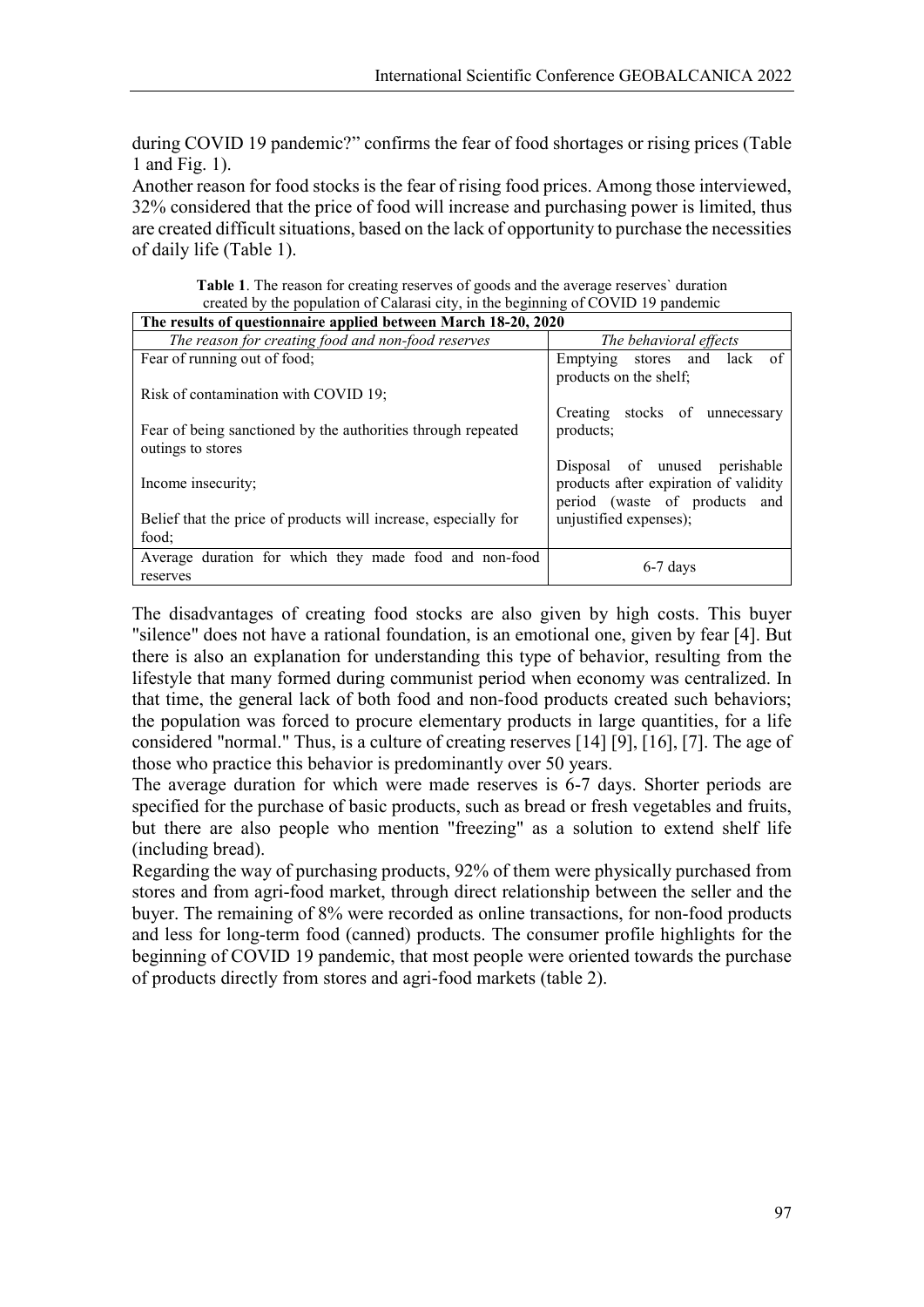

**Figure 1**. Reason for making food stocks for the population of Calarasi, Romania, between March 18-20, 2020

| Consumer profile - questionnaire applied between March 18-20, 2020 |                                                                                                                                             |                                                                                      |  |
|--------------------------------------------------------------------|---------------------------------------------------------------------------------------------------------------------------------------------|--------------------------------------------------------------------------------------|--|
|                                                                    | Purchase of products directly - physically                                                                                                  | Online shopping                                                                      |  |
| Questionnaire<br>applied to a sample<br>of 200 people              | 93% of those surveyed                                                                                                                       | 7% of those surveyed                                                                 |  |
| Education                                                          | 57% primary and secondary school<br>36% high school<br>7% university                                                                        | 28% high school<br>72% university                                                    |  |
| Women/Men                                                          | $62\%$ women / 38% men                                                                                                                      | $13\%$ women/ $87\%$ men                                                             |  |
| Income                                                             | under $1000 \text{ lei} - 17\%$<br>1000-2500lei - $45\%$<br>above $25001e$ i – $38%$                                                        | above $2500 \text{ lei} - 100\%$                                                     |  |
| Age                                                                | 18-24 years $- 16\%$<br>25 - 34 years $-22%$<br>35-54 years $-23%$<br>55-64 years $-19%$<br>65 - 84 years $-18%$<br>above $85$ years $-2\%$ | 18-24 years $-1\%$<br>25-34 years $-47%$<br>35-54 years $-29%$<br>55-64 years - 23 % |  |

**Table 2**. Profile of goods consumer from Calarasi, Romania, from March 18-20, 2020

After more than a year since COVID 19 pandemic outbreak, the behavior analyzed for the population in the same city, offers a changing image regarding the population`attitude, both the way in which goods are purchased but also in the quantities of goods purchased. The second questionnaire was applied more than a year and a half since COVID 19 pandemic outbreak, between November 20-22, 2021, on a sample equal to the first one, 200 people. When people were asked about the creation of food and non-food reserves ("If a new lockdown is required for how many days will you buy food?"), can be observed a change in attitude. The average time resulted from respondents' statements is 2-3 days, compared to the previous average of 6-7 days.

The biggest difference in obtained answers is found in the way of product purchase physically from stores and markets or online. Making online purchases increases quite a lot, taking into account the short period. Among the respondents oriented on online shopping, most refer to both food and non-food purchases (clothing, cosmetics,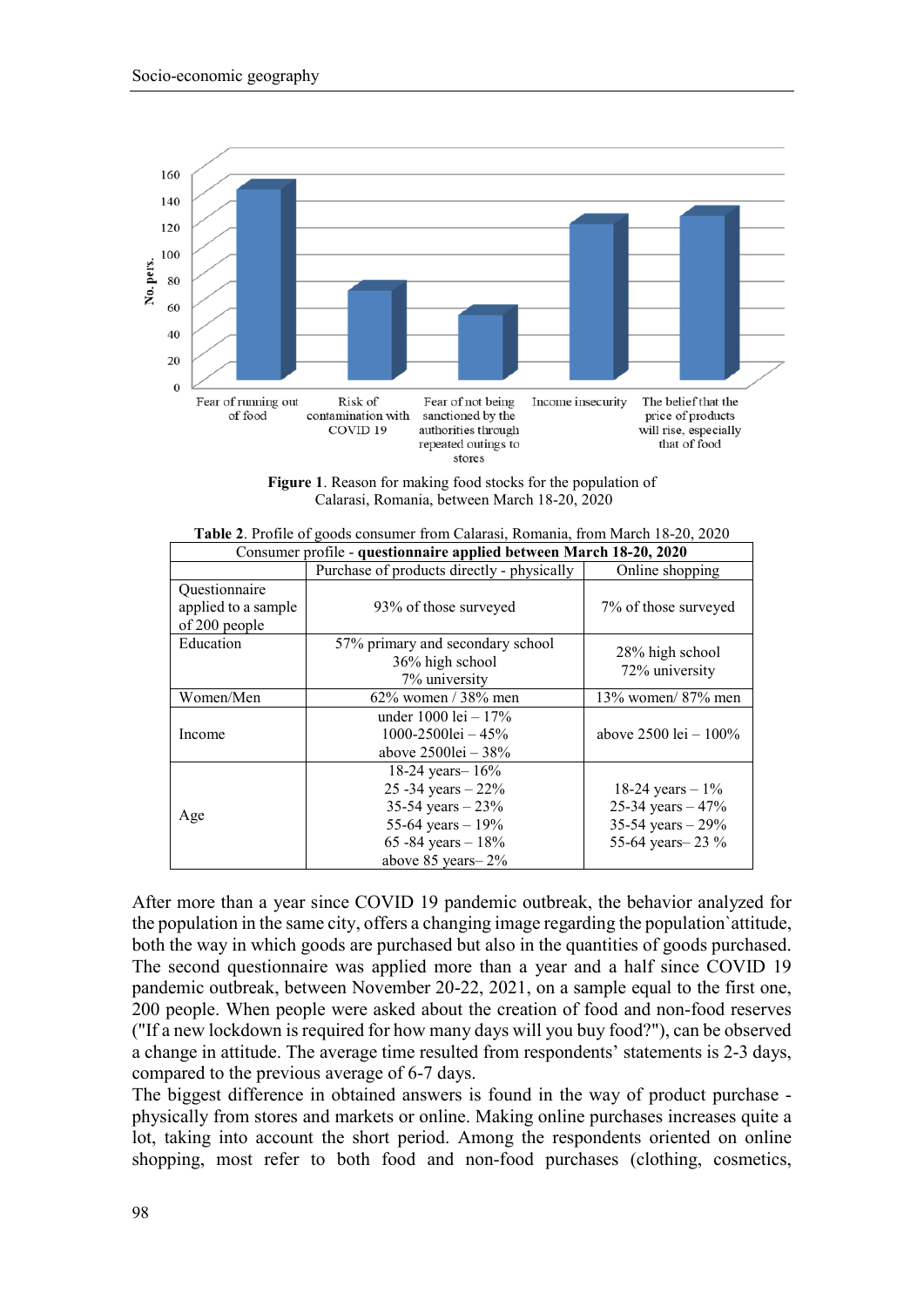appliances, computers, tablets, phones, etc.). For food products, the prepared products are preferred. On the first place are complete menus and pizza, to which are added others, including cakes. This way of purchasing products is influenced by several factors: the most important is familiarity of many people with computer activity, online work, including school courses or other activities that have been carried out in this way. Familiarization with the virtual environment also favored the sector of acquisition of goods through the virtual space [9], [1], [13].

The age of those who have adapted more easily to a behavior based on the purchase of goods through the Internet, is mostly between 25 and 54 years. This is possible because of receptivity to something new, in this case virtual environment but also to material possibilities, financial availability to acquire the needed goods (Table 3).

For direct purchases, from stores and public markets from local producers, there are still many people, more than half, in general those who want to have the opportunity to choose their products following their direct observation [6], [15], [7 ], the pleasure of buying the needed product, the desire to socialize and, out of habit. There is also the inability to shop online, due to the lack of knowledge or necessary means. The elderly population but not only them are in this category. Along with them are young people, with a low level of education or those with low incomes, who do not have the necessary means.

| Consumer profile - questionnaire applied between November 20-22, 2021 |                                                                                                                                           |                                                                                       |  |
|-----------------------------------------------------------------------|-------------------------------------------------------------------------------------------------------------------------------------------|---------------------------------------------------------------------------------------|--|
|                                                                       | Purchase of products directly - physically                                                                                                | Online shopping                                                                       |  |
| Questionnaire<br>applied to a sample<br>of 200 people                 | 72% of those surveyed                                                                                                                     | 38% of those surveyed                                                                 |  |
| Education                                                             | 59% primary and secondary school<br>34% high school<br>9% university                                                                      | 39% high school<br>61% university                                                     |  |
| Women/Men                                                             | 59% women / 41% men                                                                                                                       | $24\%$ women / 76% men                                                                |  |
| Income                                                                | under 1000 lei $-38%$<br>1000-2500lei - 43%<br>above $25001ei - 19%$                                                                      | above $2500 \text{ lei} - 100\%$                                                      |  |
| Age                                                                   | 18-24 years $-9\%$<br>25 - 34 years $-17%$<br>35-54 years $-21%$<br>55-64 years $-22%$<br>65 - 84 years $-29%$<br>Peste $85$ years $-2\%$ | 18-24 years $-11\%$<br>25-34 years - 47%<br>35-54 years $-29%$<br>55-64 years $-13\%$ |  |

**Table 3**. Changes in profile of goods consumer from Calarasi, Romania, November 20-22, 2021

The change in attitude and behavior of the population towards the development of recreational and commercial activities is visible [10]. This is due to vaccination, which has created confidence in immunization against this virus, but there is also a greater risk of "we learn to live with the virus" or "that's it, we go on."

This trust has a logical basis, the one of vaccination, and on the other hand, the resumption of economic, social and cultural activity creates a general good condition

## **CONCLUSIONS**

The COVID 19 pandemic has brought great behavioral changes among Romanian population, regardless the living place, urban or rural. These changes affect the attitude that the inhabitants of a city may have, such as Calarasi city, vis-à-vis the quantity of necessary goods that must be purchased, the type of products and the way of purchasing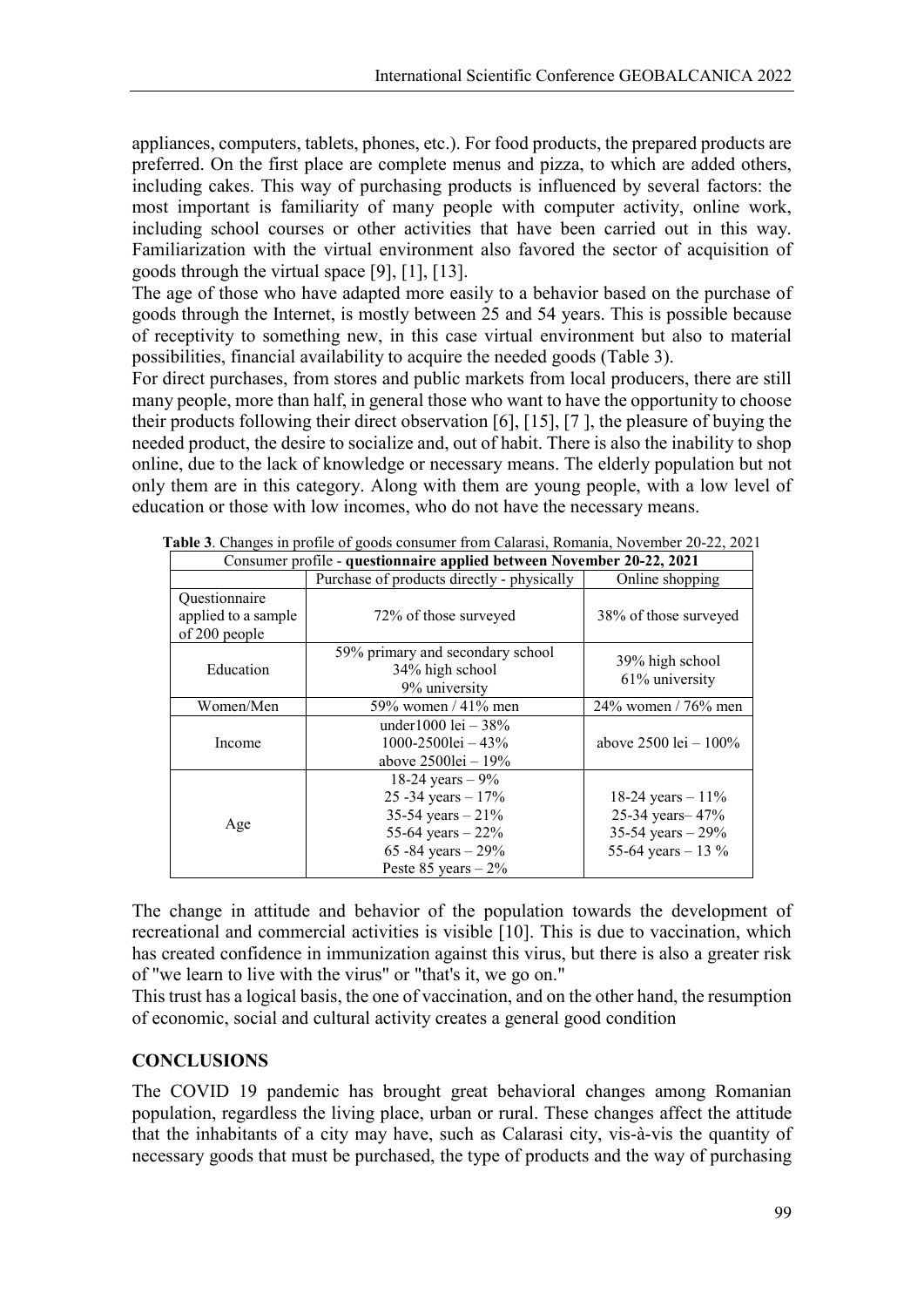them. Thus, many have understood that making reserves creates discomfort for other residents due to the lack of products on the shelf, and for those who buy them it is a big financial effort, and waste can be added to the negative effects.

Regarding the type of products purchased, there are changes. Many people were oriented towards the acquisition of means necessary to carry out an online activity: computers, tablets, smartphones, etc.

At the same time, many Romanians in Calarasi city stated that they had never accessed the Internet, did not have and did not know how to use a computer, a tablet or send an email. Also, they have become more open about buying the needed goods online and found this action easier and less demanding.

However, there is also a less pleasant aspect in this way of shopping: lack of socialization! The elderly are the ones who want more socialization, they are used to a way of life in which can exercise and shop at the same time. For them, shopping in a market is a way of life. The pandemic had a negative effect on them, due to the lack of opportunities at leaving the house.

Between the two analyzed periods the differences are clear. The population was unprepared for a secluded life in their own home and with a virtual activity in the first period and much more prepared for such a life in the second period.

Over time, the population' confidence in the medical system and in the role that new drugs and the vaccine can play, creates a state of behavioral balance of the population in this Romanian port city, Calarasi.

## **REFERENCES**

[1] Alexander Hodbod, Cars Hommes, Stefanie J. Huber & Isabelle Salle, The COVID-19 consumption game-changer: evidence from a large-scale multi-country survey, Working Paper Series, European Central Bank, Eurosistem, No 2599, October 2021, pp. 3-58

[2] Bishop, R. C., & Heberlein, T. A., The contingent valuation method: In Johnson, RL and Johnson, GV (eds.), Economic Valuation of Natural Resources, Westview Press, pp. 81–104, 1990

[3] Bohm, P., Estimating demand for public goods: an experiment, European Economic Review, 3, 111–130, 1972

[4] Callen, M., Isaqzadeh, M., Long, J. D., & Sprenger, C., Violence and risk preference: experimental evidenc from Afghanistan, American Economic Review, 104(1), pp. 123–148, 2014

[5] Chuang, Y., & Schechter, L., Stability of experimental and survey measures of risk, time, and social preferences: a review and some new results. Journal of Development Economics, 117, pp. 151– 170, 2015

[6] Gao, Z., Wong, S., House, L., & Spreen, T., French consumer perception, preference of, and willingness to pay for fresh fruit based on country of origin. British Food Journal, 116(5), pp. 805– 820, 2014

[7] Grunert, K. G., Food quality and safety: consumer perception and demand. European Review of Agricultural Economics, 32, 369–391, 2005

[8] Hoyos, D., & Mariel, P., Contingent valuation: past, present and future. Prague Economic Papers, 329–343, 2010

[9] Lauren Chenarides, Carola Grebitus, Jayson L. Lusk & Iryna Printezis, Food consumption behavior during the COVID‐19 pandemic, Agribusiness, pp. 44-81, 2020

[10] Rădoi Irina-Valentina, Andrei Ducman, Camelia Teodorescu, Cristina-Valeria Popescu &Alexandra Grecu, Analysis of the evolution of the coronavirus disease rate. Case study: Romania,